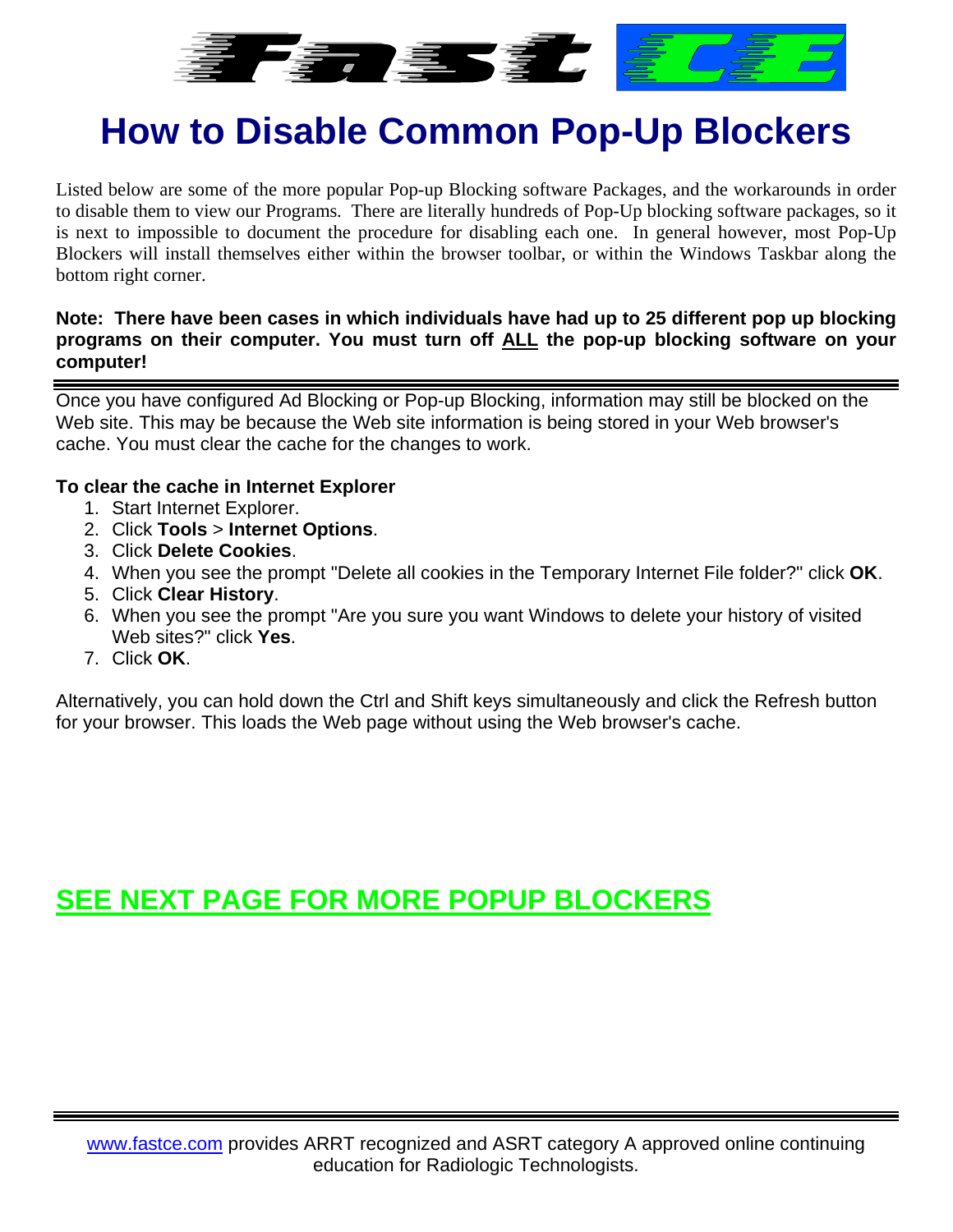### **Microsoft Service Pack 2 (SP2) and windows XP computers**

With the release of Microsoft's Service Pack 2, Pop-Up Blocking is now directly integrated into Internet Explorer. **Note: By default Pop-Up blocking is Enabled within SP2**

Listed below is the location of the menu within Internet Explorer:



Click on **Turn Off Pop-up Blocker**. Once this is done then the user should be able to view the program. Once they are finished watching the Program, they can go back in and recheck the entry to re-enable their Pop-Up Blocker.

### **Yahoo Toolbar**

Probably the most popular toolbar, this program allows several other functions besides Pop-Up Blocking. Listed below is how the bar will appear within IE:

```
Search Web \boxed{\cdot} 3 + \boxed{\oplus} + \boxed{\otimes} Mail + \boxed{\otimes} My Yahoo! \boxed{\bullet} Games + \sqrt{\mathcal{W}} Personals + \boxed{\mathcal{W}} LAUNCH + \boxed{\mathsf{SignIn}} +
Y^{\prime} \ell
```
The following icon is the Pop-Up Blocker: **同** 

To disable Pop-Up Blocking, Click on the Down arrow to bring up the Menu:



**Uncheck** the entry **Enable Pop-Up Blocker**. Once this is done then the user should be able to view the program. Once they are finished watching the Program, they can go back in and recheck the entry to re-enable their Pop-Up Blocker.

### **SEE NEXT PAGE FOR MORE POPUP BLOCKERS**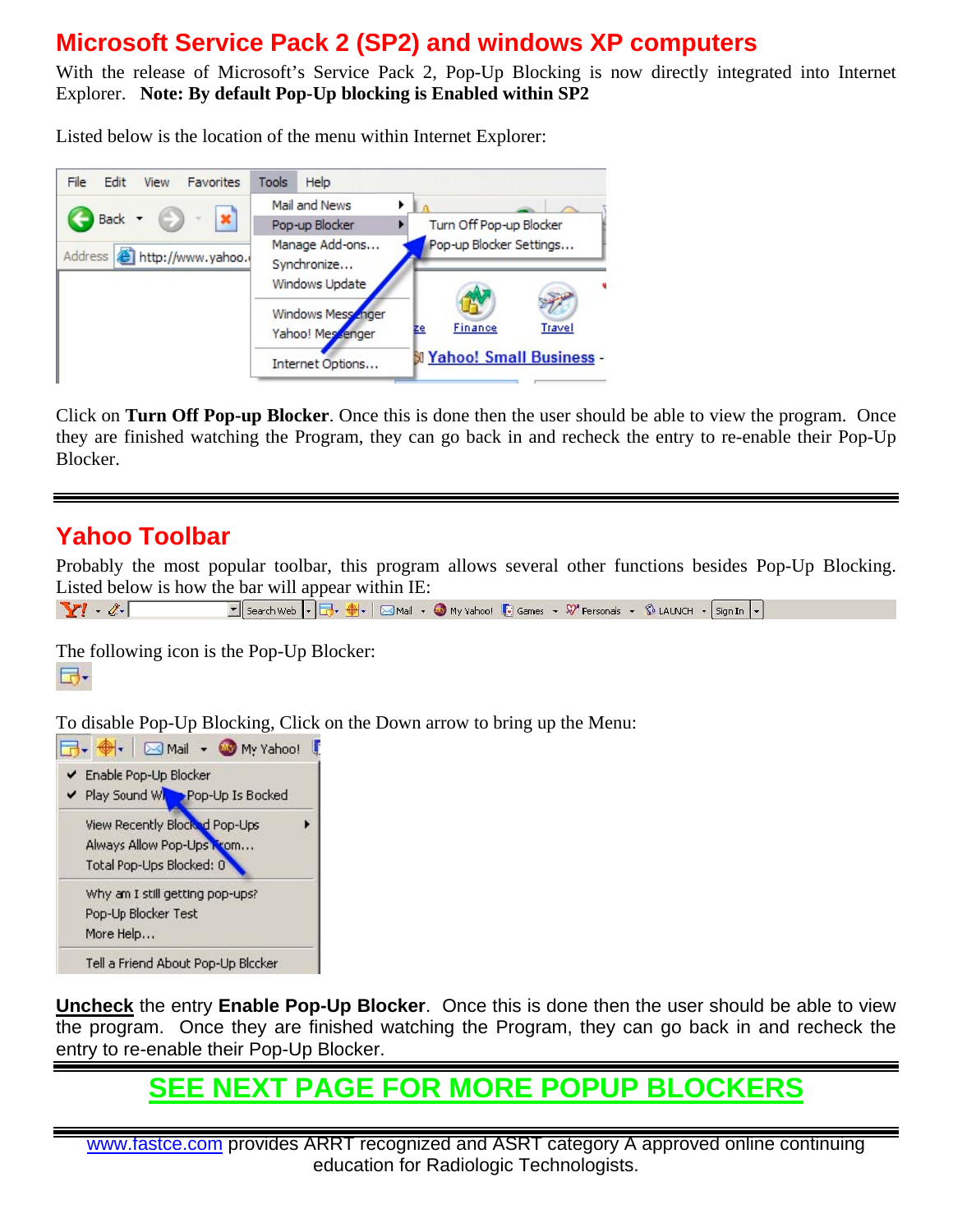### **Google Toolbar**

Google has their own brand of toolbar that is very similar to Yahoo's. It offers other features on top of Pop-Up blocking, and looks like the following:

 $Google -$ • 第Search Web • 第 日0 blocked 日 AutoFill 20ptions

The following icon is the Pop-Up Blocker: **中**0 blocked

To disable Pop-Up Blocking, right-click on the toolbar and a Drop-Down will appear with a listing of all of the Toolbars.



**Uncheck** the entry **Google**. You will now be able to view the Program. Once completed, to re-enable the Google Toolbar, right-click again in the toolbar area and recheck **Google**.

#### **Important Note:**

**Changing the icon to reflect that Pop-Ups are now allowed will NOT allow our Programs to run, even though it shows the following:**

Posite popups allowed

**You MUST disable the entire Toolbar.**

### **MSN Toolbar**

MSN Toolbar is the latest of the toolbars, but is starting to gain popularity. As with Yahoo and Google Toolbars, it allows other features on top of Pop-Up Blocking. Below is the MSN Toolbar:



The following icon is the Pop-Up Blocker:  $\blacktriangleright$  Pop-ups Blocked (0)  $\blacktriangleright$ 

To disable Pop-Up Blocking, Click on the Down arrow to the right of the text to bring up the Menu:



Click on **Allow Pop-ups**. Once this is done then the user should be able to view the program. Once they are finished watching the Program, they can go back in and recheck the entry to re-enable their Pop-Up Blocker.

### **SEE NEXT PAGE FOR MORE POPUP BLOCKERS**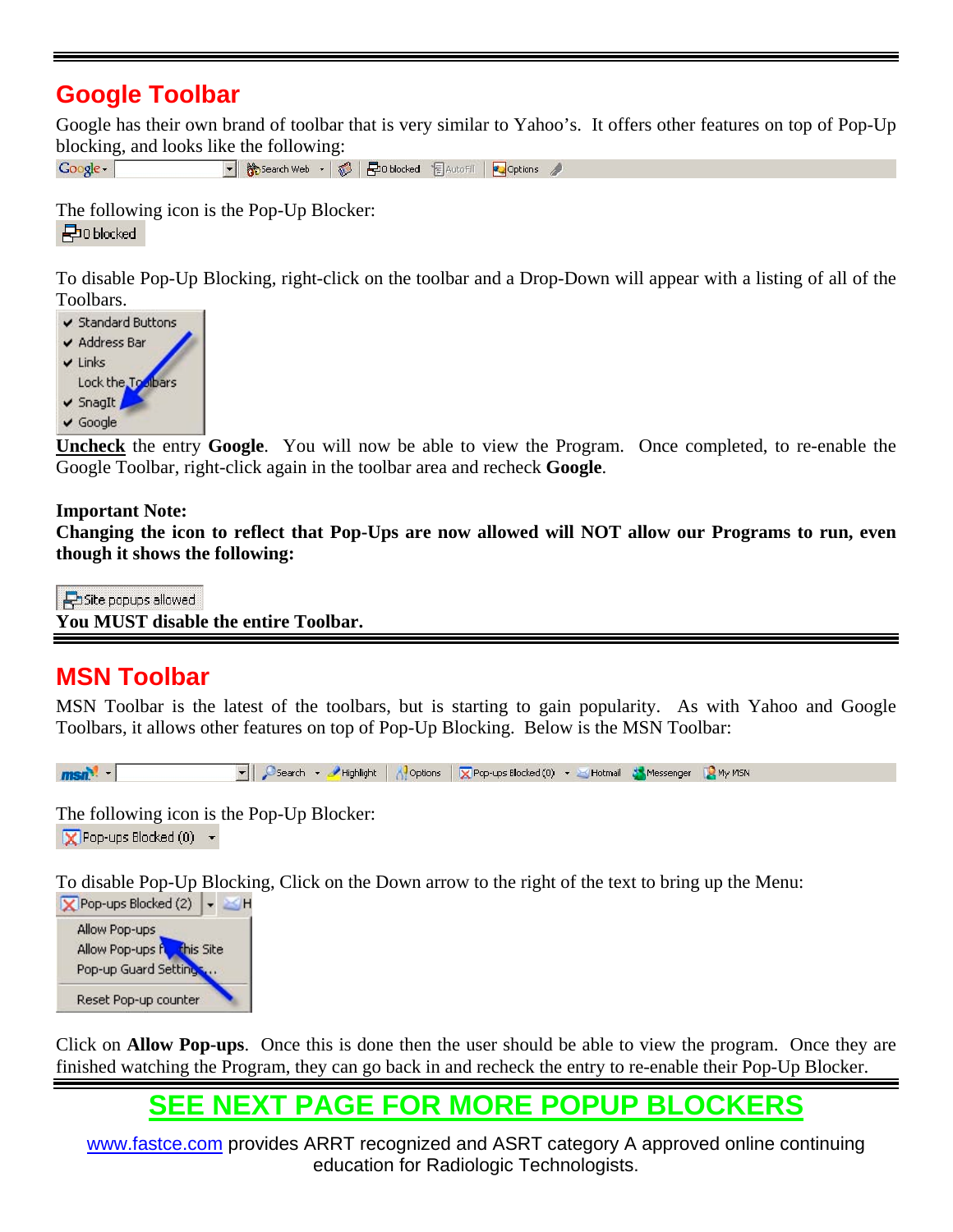### **AOL Toolbar**

AOL Toolbar is another fairly new toolbar from one of the big Online Providers. Like the others, this Toolbar offers multiple features, and appears in the browser as follows:

 $\boxed{\triangle}$ ▼ [Search] > | LigMail BiM | DiBlocked: 0 | KilYellow Pages > @Maps > @Shopping > | DiSlopping > 20| Quotes > 23| Weather > 0 | Movies >

The following icon is the Pop-Up Blocker:  $P$ Blocked: 0

To allow Pop-ups to appear, merely click on the icon. You should now see the following: **P** Allowed

Once this is done then the user should be able to view the program. Once they are finished watching the Program, they can click the icon again to re-enable their Pop-Up Blocker.

### **Pop-Up Stopper**

One of the more popular Pop-Up Blockers available, this software is designed solely for preventing Pop-Ups. It will install an icon in the lower right corner of your Start Menu Toolbar

JAStart || [4] ● L | G | C || G | Yahoo! Me... || C | Inbox - M... || @ | Cop-Up Bl... || @ Control Pa... || @ | Publisher -... || @ | ONET Revi...|| | ① @ | @ | @ | @ | @ | 9 | 12:47 PM The following icon is the Pop-Up Blocker:

 $\psi$ 

To disable Pop-Up Blocking, right-click on the icon and a Pop-Up menu will appear with a list of options:



**Uncheck** the option **Block pop-up ad windows**. Once this is done then the user should be able to view the program. Once they are finished watching the Program, they can go back in and recheck the entry to re-enable their Pop-Up Blocker.

## **SEE NEXT PAGE FOR MORE POPUP BLOCKERS**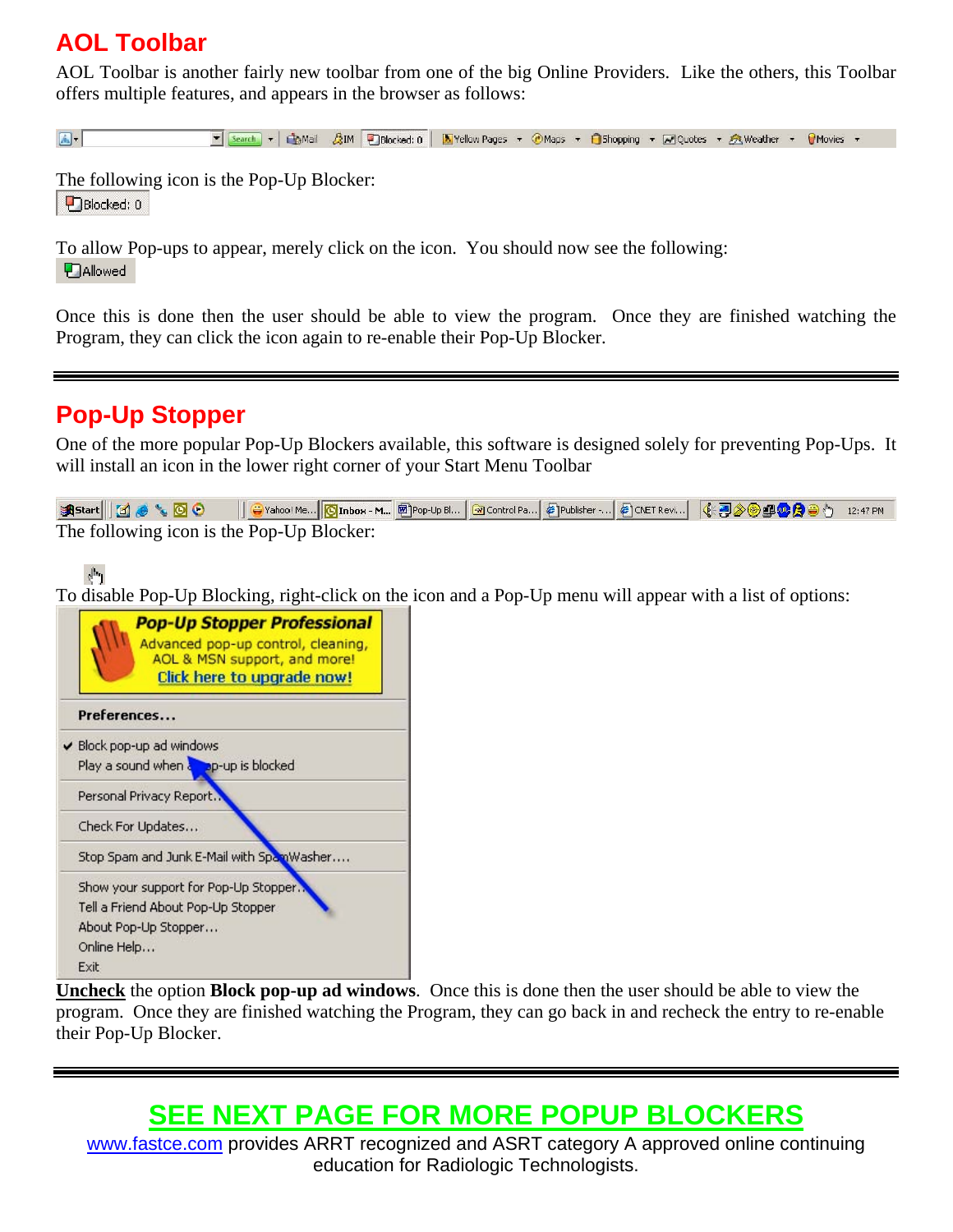### **PopUpCop**

Another popular Pop-Up Blocker, this software is also designed solely for preventing Pop-Ups. It installs the following toolbar within the browser:

PopUpCop  $\bigcirc$  -  $\qquad \qquad$  0  $\qquad$ 

To disable Pop-Up Blocking, click on the arrow to the right of the badge and a menu will appear with a list of options:

| PopUpCor <sup>(9)</sup>            | ≫ |
|------------------------------------|---|
| Disable PopUpCop                   |   |
| Customize PopLp Cop                |   |
| Allow popups from this site        |   |
| Block pooups from this site        |   |
| Show me that last popup            |   |
| Show me recently suppressed popups |   |
| Flash movies                       |   |
| Disable Windows Messenger Service  |   |
| Go to PcpUpCop.com                 |   |
| Tell a friend about PopUpCop!      |   |
| Check for update                   |   |
| Request technical support          |   |
| Register PopUpCop                  |   |
| Help                               |   |
| About PopUpCop                     |   |
| Uninstall PopUpCop                 |   |

Click on **Disable PopUpCop**. Once this is done then the user should be able to view the program. Once they are finished watching the Program, they can go back in and recheck the entry to re-enable their Pop-Up Blocker.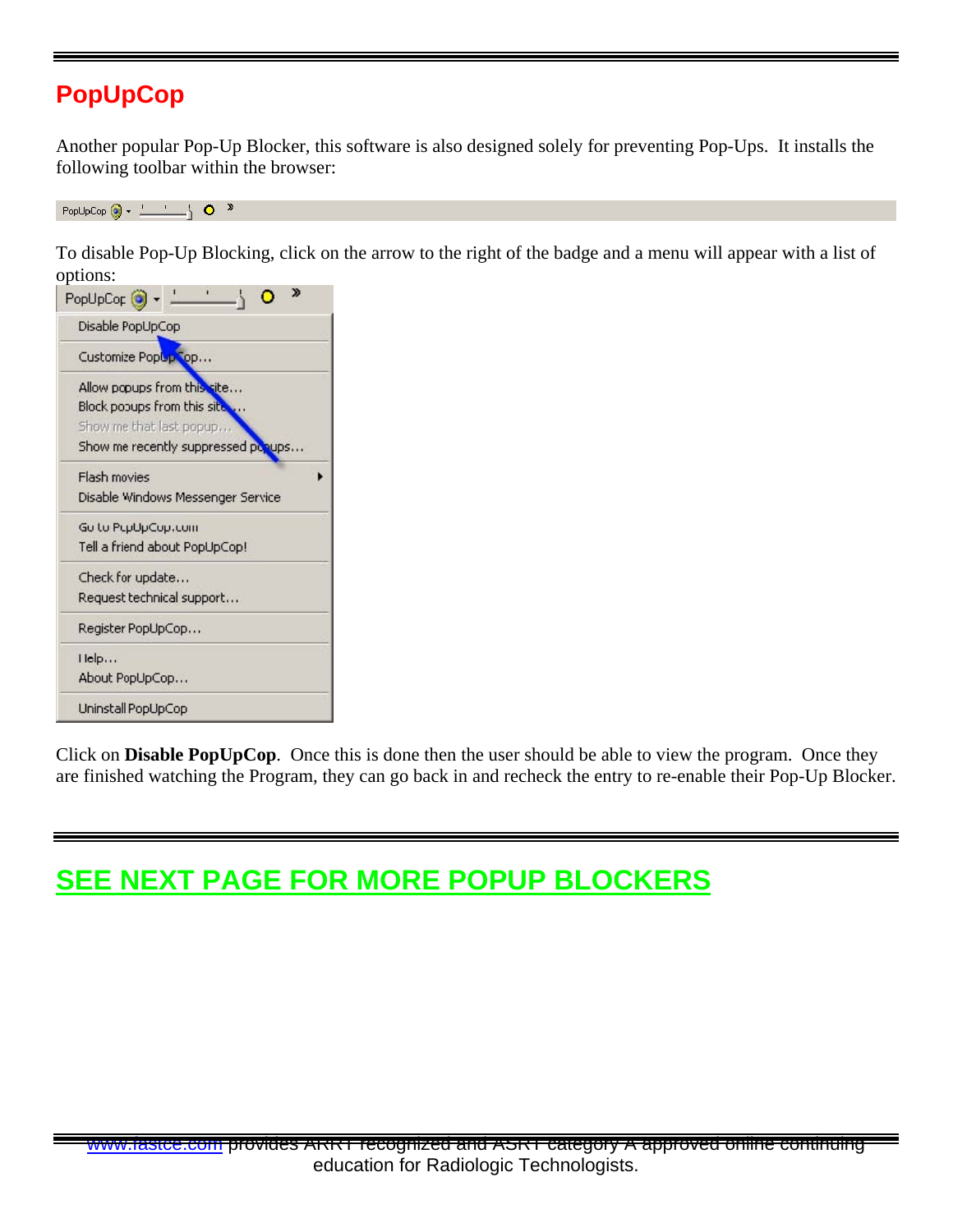### **STOPzilla**





#### Norton

Internet Security<sup>®</sup>



### **Norton Internet Security**

**Norton AntiSpam and Norton Internet Security 2005 and 2006**

The status (on or off) of Pop-up and Ad Blocking is displayed on the Norton AntiSpam interface.

#### **To disable Ad Blocking**

- 1. In the main window, on the left side click **Norton AntiSpam**.
- 2. Click **Ad Blocking** > **Turn Off**.

#### **To disable Pop-up Blocking**

- 1. In the main window, on the left side click **Norton AntiSpam**.
- 2. Click **Pop-up Blocking** > **Turn Off**.

### **SEE NEXT PAGE FOR MORE POPUP BLOCKERS**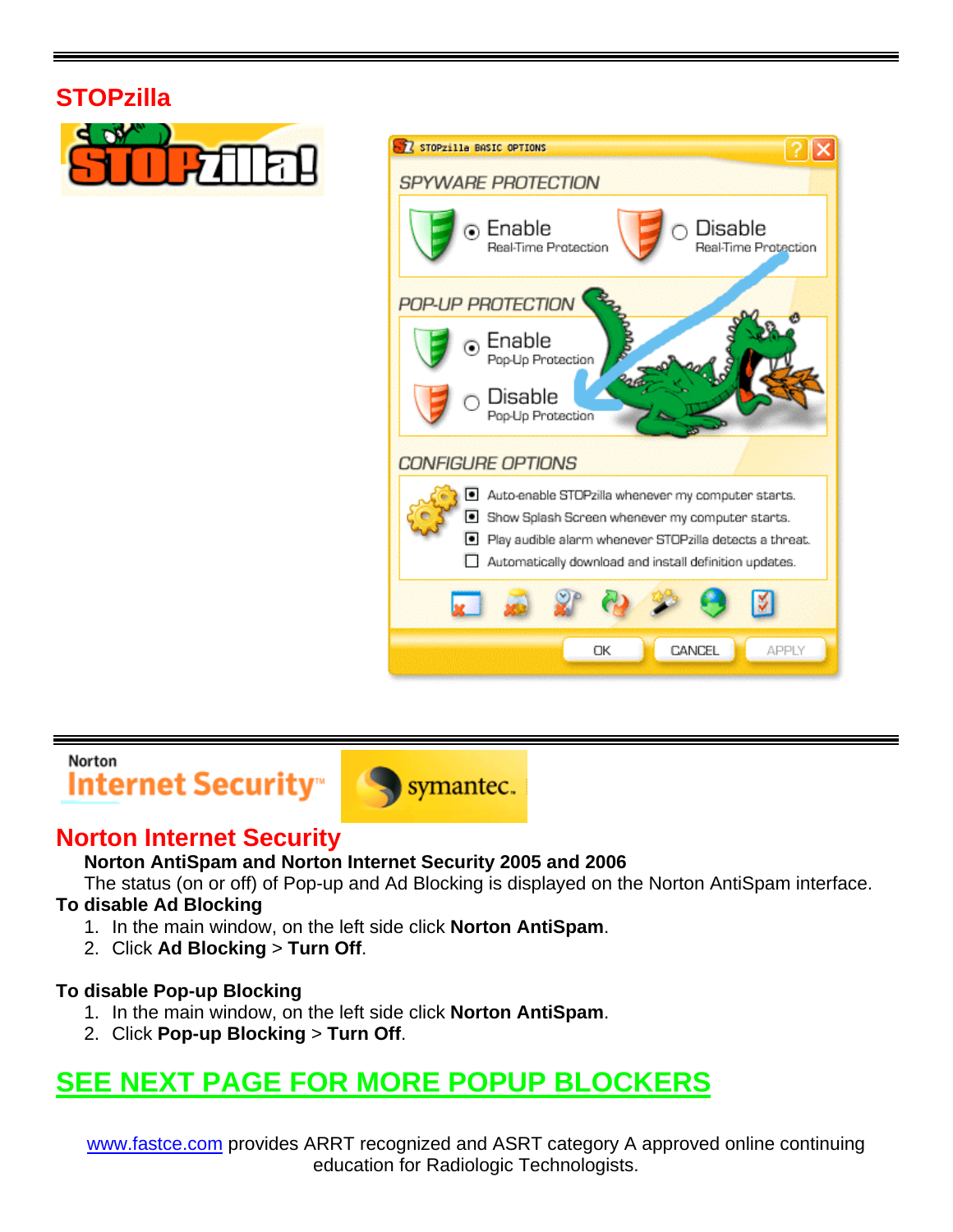### **Norton Internet Security/Firewall Pop-up Blocker**

To disable pop-up blocking in Norton's Internet Security/Firewall, do the following:

1. Bring up Norton Internet Security's/Firewall's main window. This can be accomplished by opening the Windows Start menu, selecting Programs (or All Programs) and then Norton Firewall. A window like the following should appear:

| Norton Personal Firewall        |                                        |                               |                                         |
|---------------------------------|----------------------------------------|-------------------------------|-----------------------------------------|
| Security Monitor                | (@) LiveLpdate<br><b>Block Traffic</b> | $Qptions \rightarrow$         | Help &                                  |
| <b>Norton Personal Firewall</b> | <b>System Status:</b>                  |                               |                                         |
| Status & Settings               | Security                               | On                            | <b>Ad Blocking</b>                      |
| Ale ting Level                  | Personal Firewall                      | On                            | Ad Blocking helps<br>elininate unwanted |
| Statistics                      | Intrusion Detection                    | On                            | ad banners and pop-<br>up ads on Web    |
| Subscription Services           | Norton AntiVirus                       | On                            | pages.                                  |
|                                 | Privacy Control                        | On                            |                                         |
|                                 | Ad Blocking                            | On                            |                                         |
|                                 |                                        |                               | Turn Off                                |
|                                 |                                        |                               | Configure                               |
| symantec.                       |                                        | Norton <b>Personal Firewa</b> | 200                                     |

- 1. Click on the Ad Blocking line.
- 2. Click on the Turn Off button.
- 3. Close the window.

 Once this is done, then you should be able to use the online system properly. Once you are finished using the online system, you can go back into the above window again to turn on the pop-up blocker.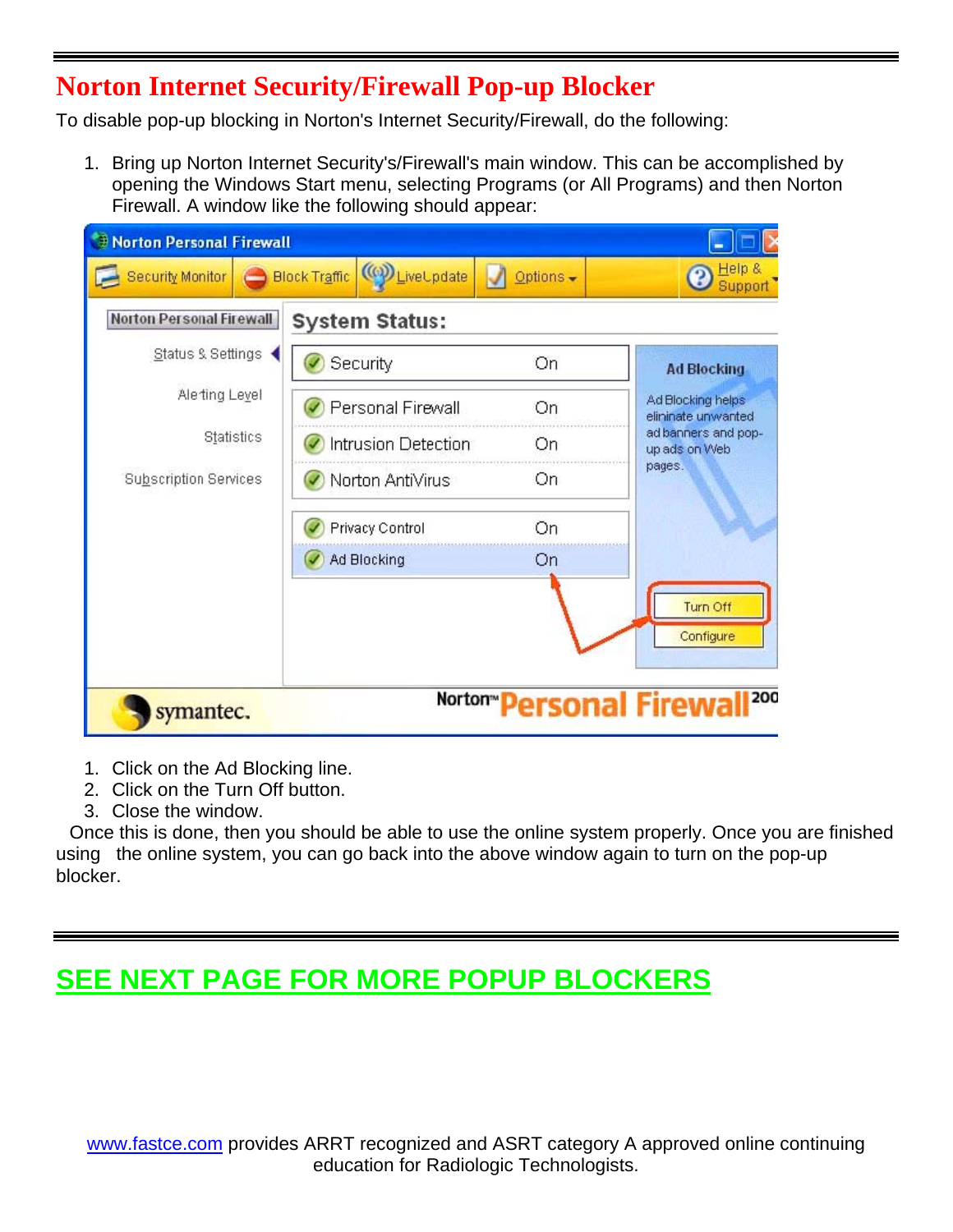#### **Viewpoint Toolbar**

Viewpoint Toolbar is often inadvertently installed along with Viewpoint Player, a media player software. This Toolbar provides search functionality and shows snapshots of search results' pages.

Search the Web -

 $-$ Visual Bookmarks The Pop-up Bin Of Search Results Viewpoint

Clicking on the word **Viewpoint** on the right end of the Toolbar will open the drop-down list shown below.

|                  | Options Menu            |
|------------------|-------------------------|
|                  | <b>Change Skins</b>     |
|                  | <b>Download Skins</b>   |
|                  | <b>Export Bookmarks</b> |
|                  | Import Bookmarks        |
| Help             |                         |
|                  | About Toolbar           |
|                  | <b>Contact Us</b>       |
|                  | <b>Terms of Use</b>     |
|                  | Viewpoint Exchange      |
| <b>Uninstall</b> |                         |

Clicking on the **Options Menu** in the drop-down list will open the "Viewpoint Toolbar Options" shown below. To disable Pop-up Blocking **choose the Pop-ups Tab** and **uncheck the Enable Pop-up Blocker** box. Then **click the OK button**.



Once this is done, the user should be able to use Chat and Instant Messaging in the ELC. If you are still unable to log in, you may have more Pop-Blockers to identify and disable. Once you have logged out of the ELC, you can go back in and recheck the entry to re-enable your Pop-Up Blocker.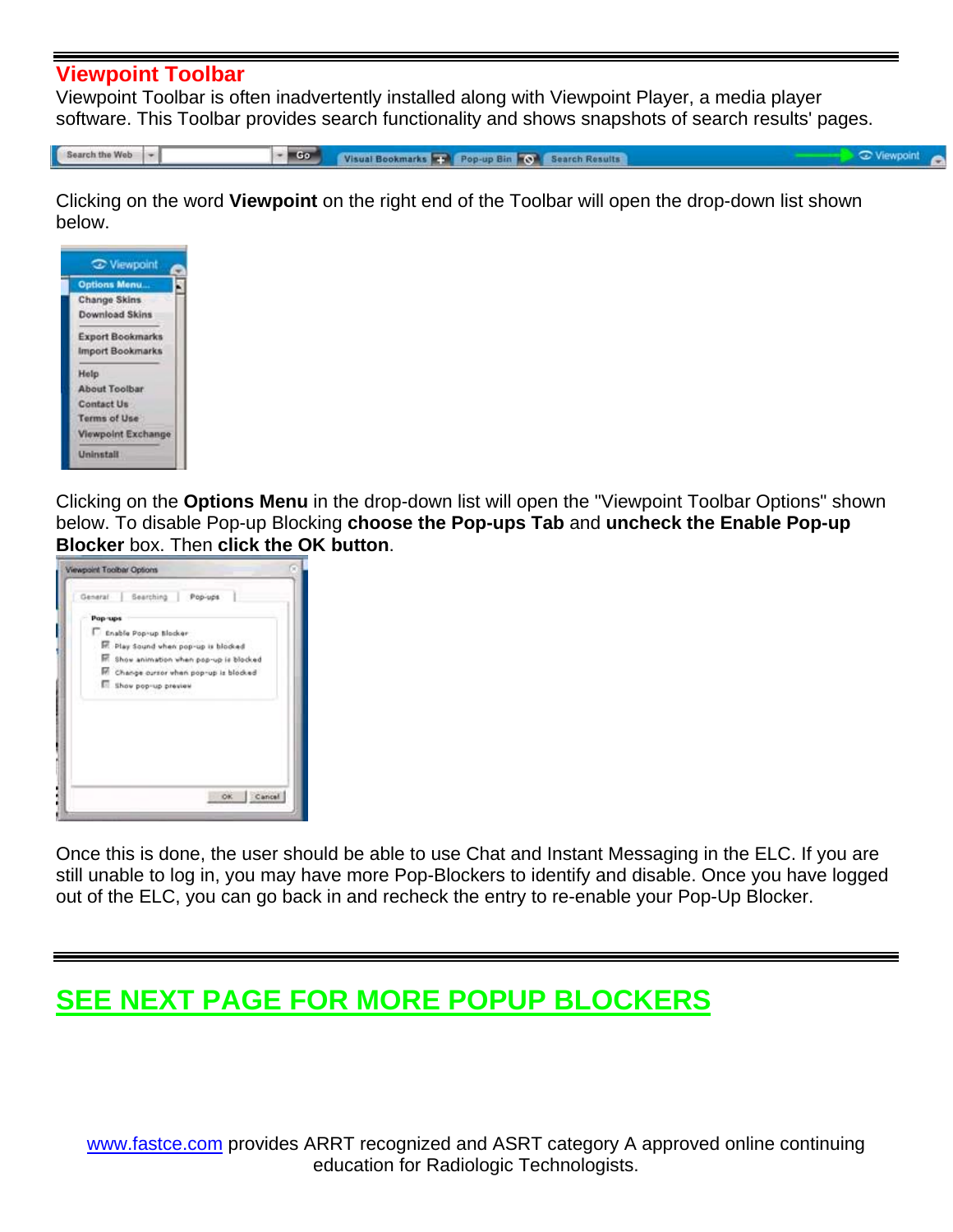### **AIM Toolbar**

AIM Toolbar is often inadvertently installed along with AOL Instant Messenger, an instant messaging software. This Toolbar provides search functionality and interacts with AOL Instant Messenger.



Clicking on the **Toolbar Options** in the drop-down list will open the "AIM Toolbar Options" shown below. To disable Pop-up Blocking **choose the Popup Blocker Tab** and **uncheck the Block Popup Windows** box. Then **click the OK button**.



Once this is done, the user should be able to use Chat and Instant Messaging in the ELC. If you are still unable to log in, you may have more Pop-Blockers to identify and disable. Once you have logged out of the ELC, you can go back in and recheck the entry to re-enable your Pop-Up Blocker.

### **SEE NEXT PAGE FOR MORE POPUP BLOCKERS**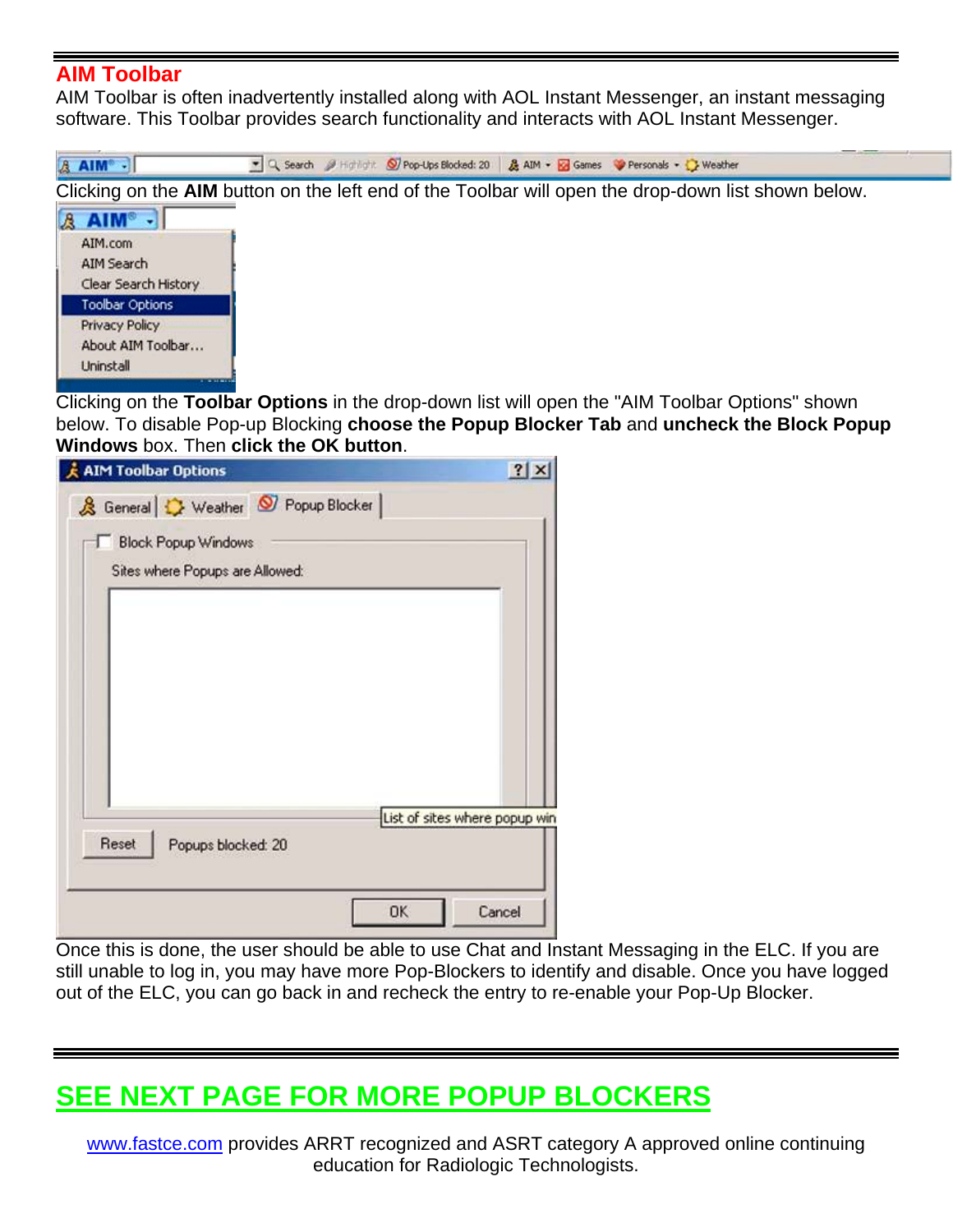### **Earthlink POP-UP BLOCKER**



#### Pop-Up Blocker - $2$  keep **Call Search - 1**

If you use Earthlink, please follow these steps to resolve popup blocker issues:

- 1. Log into your Earthlink account
- 2. Minimize your Earthlink window
- 3. Select the **Start** menu in the bottom left corner of your computer screen
- 4. Select Programs
- 5. Select Internet Explorer
- 6. Select the Earthlink POP-UP BLOCKER button located in your Internet Explorer browser window
- 7. Select Settings
- 8. Click a blank line in the white space under the "Always allow pop-ups from the following sites/domains:" section
- 9. Type fastce.com in this blank field
- 10. Select the OK button
- 11. Close all Internet Explorer windows
- 12. Restart Internet Explorer by again clicking Start
- 13. Select Programs
- 14. Select Internet Explorer

| ☑<br>www.fastce.com  |                                                                       |  |
|----------------------|-----------------------------------------------------------------------|--|
|                      |                                                                       |  |
|                      |                                                                       |  |
| <b>Instructions</b>  |                                                                       |  |
|                      | 1) Type a Web address and press the RETURN key on your keyboard.      |  |
| choose Delete Entry. | 2) To remove a Web site from your Allow List, right click it, and     |  |
| on the Allow List    | Pop-Up Blocker will not block pop-ups or flash content from Web sites |  |

### **SEE NEXT PAGE FOR MORE POPUP BLOCKERS**

#### **Examples of Pop-Up Blocking Software:**